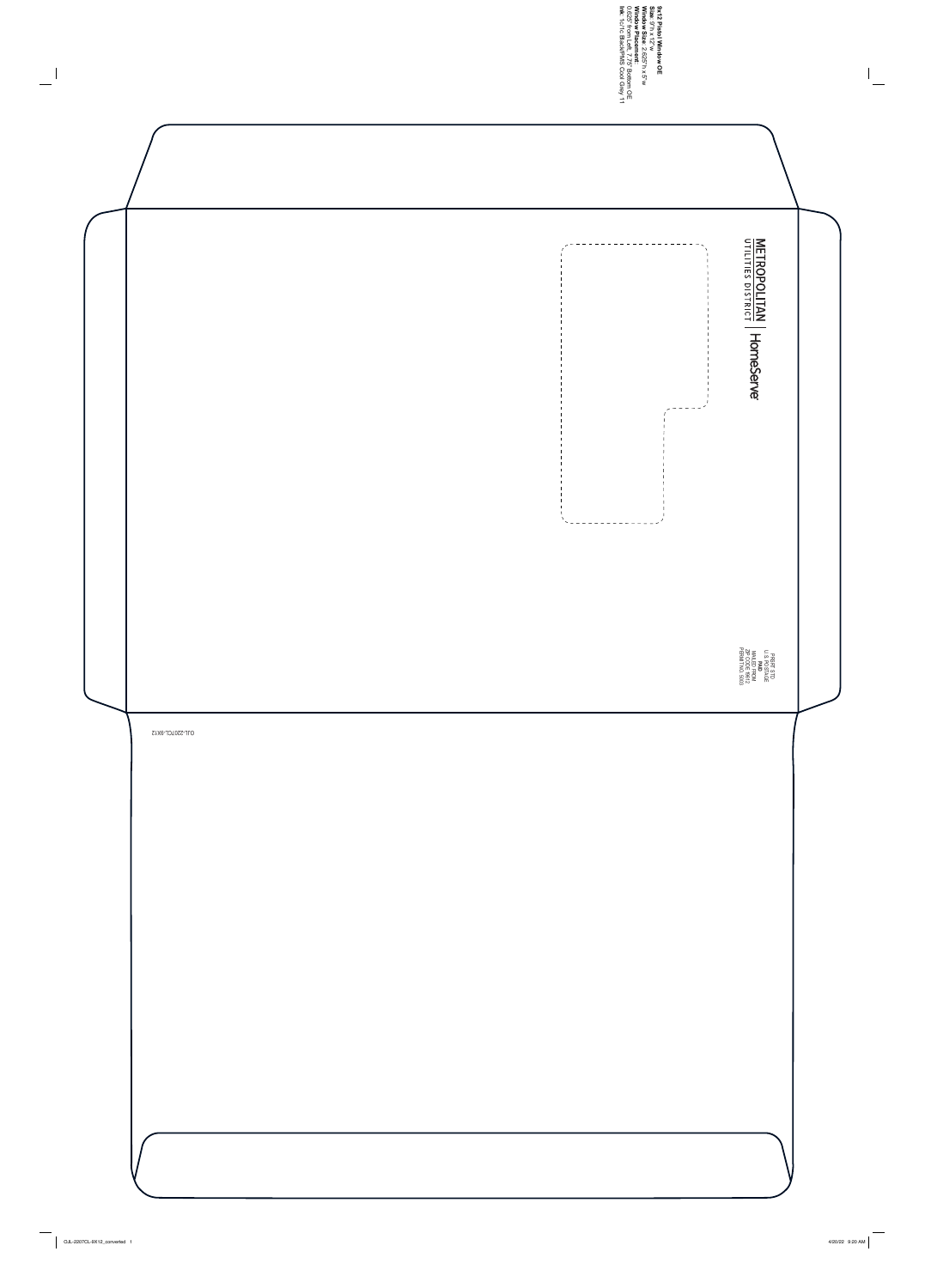2207\_JL\_CL\_LTR

 $2207\_J L\_CL\_LTR$ 

To opt out of future mailings, please contact HomeServe at 1-833-805-6754 and select Option 2.

HomeServe USA Repair Management Corp. ("HomeServe"), with corporate offices located at 601 Merritt 7, 6th Floor, Norwalk, CT 06851, is an *independent company separate from the Metropolitan Utilities District* and offers this optional service plan as an authorized representative of the service contract provider, North American Warranty, Inc., 175 West Jackson Blvd., Chicago, IL 60604. Your choice of whether to participate in this service plan will not affect the price, availability or terms of service from the Metropolitan Utilities District.

**NPC1** You are receiving this letter to make you aware of your responsibility in the event of an exterior water service line disruption.

Flat S32<u>9: 8.5</u>5"whde %297SZjlLY221ANEZ.indd 1 5/3/22 10:41 AM Ink: 1c/1c, k/k Stock: 60# offset

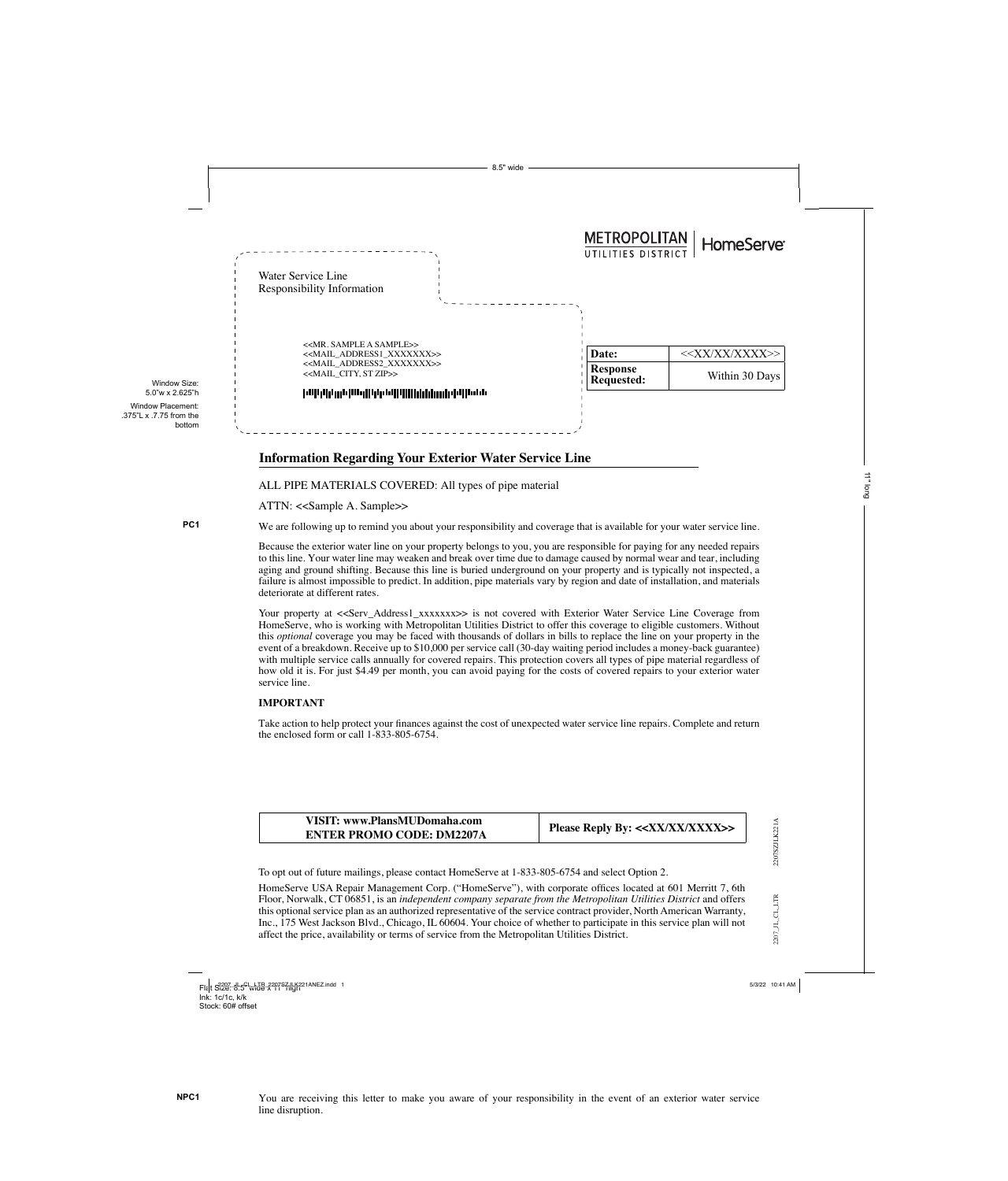**Please** Complete and Return the Enclosed Form. VISIT: **www.PlansMUDomaha.com** and enter Promo Code: **DM2207A** PHONE: **1-833-805-6754**

## **COMMONLY USED PIPE MATERIALS**

Below are common water service line materials. The material your line is made of depends on when it was installed. Breakdowns can happen regardless of the material, and many factors, including aging, corrosion and ground shifting, contribute to water line breakdowns. This protection covers all types of pipes, regardless of material or age.



**Important Coverage Information:** Eligibility: An owner of both a residential single structure permanently secured to the ground and the land it is located on may be eligible for coverage. You are not eligible if your property is used for commercial purposes; you know of any current problems with your exterior water service line before enrollment; or your entire exterior water service line is shared with a 3rd party or covered by a homeowners' association or the like. In IA, properties with more than 4 dwelling units are not eligible. Benefit Details: Coverage provides, up to the applicable benefit limit, to repair or replace an exterior water service line for which you have sole responsibility, from your utility's responsibility or external wall of your well casing to the water meter or main shut-off valve inside your home that is damaged due to normal wear and tear, not accident or negligence. Not covered: Branch lines, frozen lines, and damage from accidents, negligence or otherwise caused by you, others or unusual circumstances. Additional exclusions apply. Disputes resolved by arbitration, without class action or jury trial, unless otherwise stated in your full Terms and Conditions. Making a Service Call: Your plan starts the day your enrollment is processed. There is an initial 30-day waiting period before you can make a service call, providing 11 months of coverage during the first year. Upon renewal/reactivation (if applicable), there is no waiting period. Cancellation: Cancel any time by calling HomeServe at 1-833-805-6754. If you cancel within 30 days of your start date, you will get a full refund

2207\_JL\_CL\_LTR (less claims paid, where applicable). Cancellations after the first 30 days will result in a pro-rata refund (less claims paid, where applicable). Renewal: The plan is annual. Unless you cancel, your plan automatically renews annually at the then-current renewal price with your same payment terms. See full Terms and Conditions with complete coverage and exclusion details prior to enrolling by calling 1-833-805-6754 or going to www.PlansMUDomaha.com. HomeServe is an independent company, separate from Metropolitan Utilities District. If you would prefer not to receive solicitations from HomeServe, please call 1-833-805-6754.

**E-Z Pay:** A paperless and stress-free way to pay for your coverage. Payments are automatically debited from the bank/checking account of your choice as your payment becomes due, at no additional cost.

11" long

8.5" wide

2207\_JL\_CL\_LTR\_2207SZJLK221ANEZ.indd 2 5/3/22 10:41 AM

 $2207$ \_JL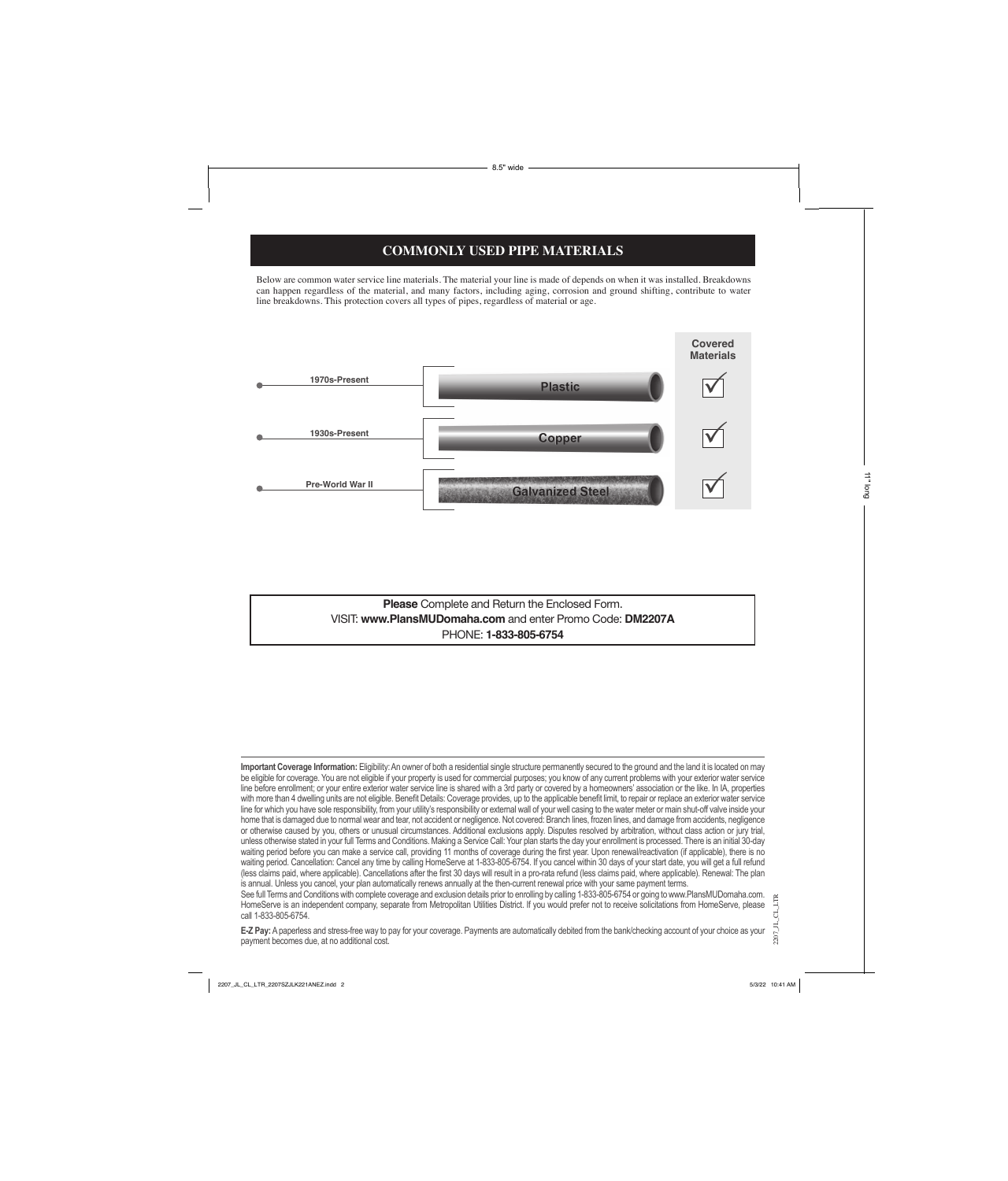|                                                                                                                                                                                                                               | 8.5"                                                                                                                                                                                                                                                                                                                                                                                                                                                                                                                                                                                                                                                                                                                                                                                                                                                                                                                                                                                                                                            |                            |  |  |  |
|-------------------------------------------------------------------------------------------------------------------------------------------------------------------------------------------------------------------------------|-------------------------------------------------------------------------------------------------------------------------------------------------------------------------------------------------------------------------------------------------------------------------------------------------------------------------------------------------------------------------------------------------------------------------------------------------------------------------------------------------------------------------------------------------------------------------------------------------------------------------------------------------------------------------------------------------------------------------------------------------------------------------------------------------------------------------------------------------------------------------------------------------------------------------------------------------------------------------------------------------------------------------------------------------|----------------------------|--|--|--|
|                                                                                                                                                                                                                               | <b>Acceptance Form</b>                                                                                                                                                                                                                                                                                                                                                                                                                                                                                                                                                                                                                                                                                                                                                                                                                                                                                                                                                                                                                          | <<2207SZJLK221ANEZ-xxxx>>  |  |  |  |
|                                                                                                                                                                                                                               | Please correct name and address information below, if necessary, before submitting.<br>< <sample a.="" sample="">&gt;</sample>                                                                                                                                                                                                                                                                                                                                                                                                                                                                                                                                                                                                                                                                                                                                                                                                                                                                                                                  | <b>Promo Code: DM2207A</b> |  |  |  |
|                                                                                                                                                                                                                               | < <serv address1="" xxxxxxx="">&gt;<br/>&lt;<serv address2="" xxxxxxx="">&gt;</serv></serv>                                                                                                                                                                                                                                                                                                                                                                                                                                                                                                                                                                                                                                                                                                                                                                                                                                                                                                                                                     | < <x x="" xxxx="">&gt;</x> |  |  |  |
|                                                                                                                                                                                                                               | PLEASE REPLY BY<br>< <serv_city, st="" zip="">&gt;<br/>By providing my e-mail address, I request that I be e-mailed my current and future agreements and any related documents, and I acknowledge that I can<br/>access these documents. I can change my preferences or request paper copies online or by calling HomeServe. The phone number and e-mail address<br/>provided below are good ways to reach me.</serv_city,>                                                                                                                                                                                                                                                                                                                                                                                                                                                                                                                                                                                                                     |                            |  |  |  |
|                                                                                                                                                                                                                               | E-mail: $\overline{\phantom{a}}$<br>Phone:<br>$E-Z$ $PAY$ (see back of letter)<br>2207SZJLK221ANEZ<br>Payment Schedule:<br>$\Box$ \$4.49 per month<br>$\Box$ \$13.47 per quarter<br>$\Box$ \$53.88 per year<br>By signing below, I authorize HomeServe to use account information from the enclosed check to make electronic fund transfers to<br>automatically initiate my first and future debits to my bank account at the frequency and amount specified in the Payment Schedule,<br>plus any applicable taxes, in connection with my payments for Exterior Water Service Line Coverage. I understand my check will<br>be converted to an electronic debit for my first payment, instead of deposited as a paper check. I understand this optional coverage<br>is based on an annual contract and will be <i>automatically renewed annually</i> on the same payment terms I selected at the then-current<br>renewal price, plus any applicable taxes, unless I cancel. I can cancel the automatic payments and this contract any time at no |                            |  |  |  |
|                                                                                                                                                                                                                               | additional cost, without obligation to make future plan payments, by calling 1-833-805-6754 or visiting www.homeserve.com. I<br>confirm that I am the homeowner, meet all other coverage eligibility requirements, have read the information in this package in its<br>entirety, and understand there are limitations and exclusions.                                                                                                                                                                                                                                                                                                                                                                                                                                                                                                                                                                                                                                                                                                           |                            |  |  |  |
| <b>Matchback ID Code:</b><br>10pt OCR A Extended<br>text box: $2.975$ " w. + clearance<br>.375" from Left trim<br>.375 from Bottom trim<br>.25" clearance right and top<br>magenta rule line and<br>measurements do not print | <b>Signature</b> (required)<br>25"<br>-.375" <del>/</del> <matchbackid>&gt;<br/>&lt;<mailcode>&gt; 25"-<br/>.375"</mailcode></matchbackid>                                                                                                                                                                                                                                                                                                                                                                                                                                                                                                                                                                                                                                                                                                                                                                                                                                                                                                      |                            |  |  |  |
|                                                                                                                                                                                                                               | 2207_JL_CL_APP_2207SZJLK221ANEZ.indd 1<br>Flat size: 8.5" x 5.5"<br>Color Process: 2c/1c, k + 30Y/k                                                                                                                                                                                                                                                                                                                                                                                                                                                                                                                                                                                                                                                                                                                                                                                                                                                                                                                                             | 5/3/22 10:40 AM            |  |  |  |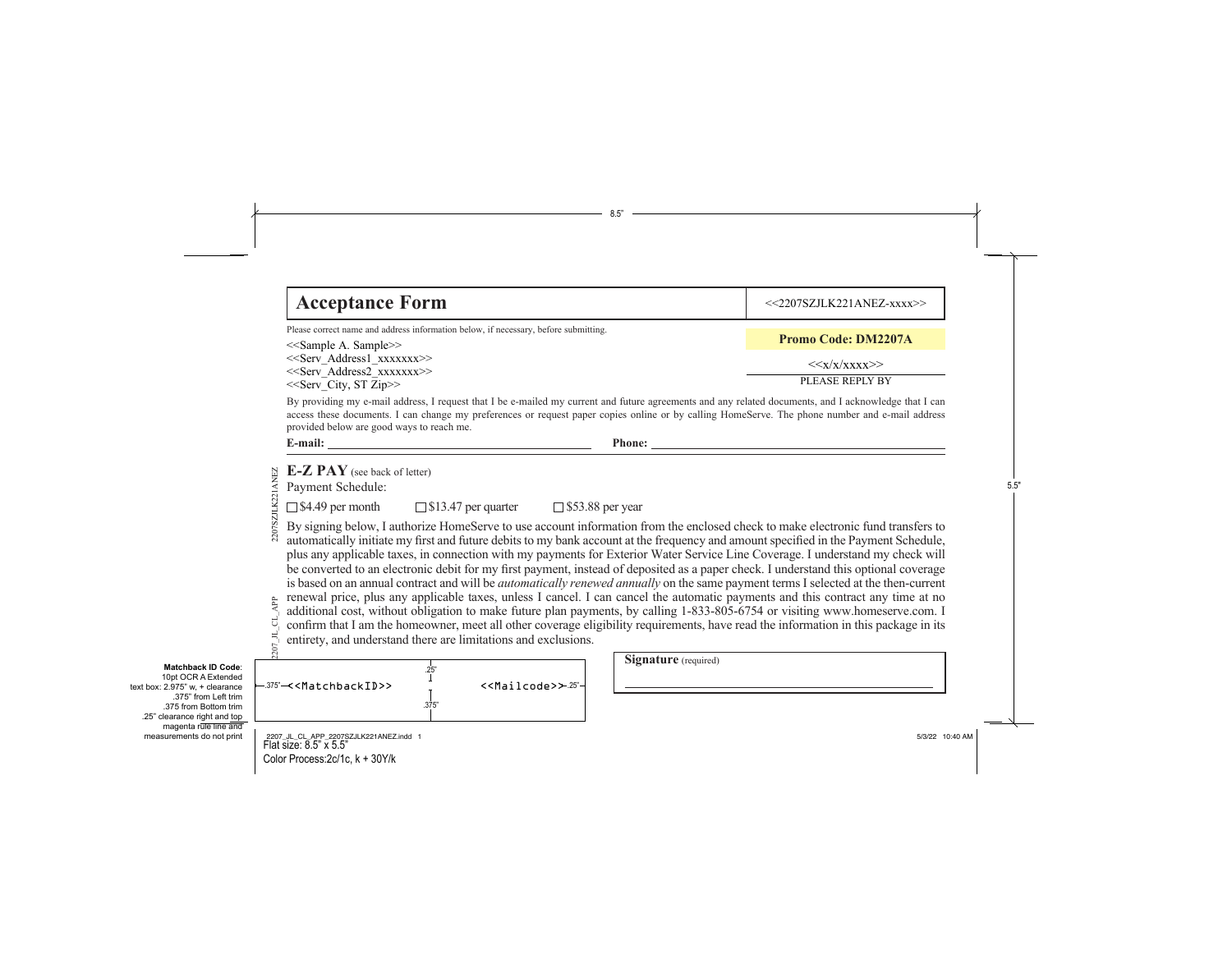### **CREDIT/DEBIT CARD**

By signing below, I authorize HomeServe to charge my first and future Payment Schedule: payments, plus any applicable taxes, for Exterior Water Service Line Coverage to my credit/debit card at the frequency and amount specified in the Payment Schedule. I understand this optional coverage is based on an annual contract and will be *automatically renewed annually* on the same payment terms I selected at the then-current renewal price, plus any applicable taxes, unless I cancel. I can cancel the automatic payments and this contract any time at no additional cost, without obligation to make future plan payments, by calling 1-833-805-6754 or visiting www.homeserve.com. I confirm that I am the homeowner, meet all other coverage eligibility requirements, have read the information in this package in its entirety, and understand there are limitations and exclusions.

 $\Box$  \$4.49 per month □ \$13.47 per quarter  $\Box$  \$53.88 per year

8.5"

Card Number:

|  | <b>DISCOVER</b><br>NETWORK | <b>ERICANI</b> | Exp. Date: |
|--|----------------------------|----------------|------------|
|  |                            |                |            |

**Signature** (required)

#### **ANNUAL CHECK OR MONEY ORDER**

I have enclosed my signed and dated check or money order for my I confirm that I am the homeowner, meet all other coverage understand this optional coverage is based on an annual contract that will package in its entirety, and understand there are limitations be *automatically renewed annually* at the then-current renewal price, and and exclusions. that I will be invoiced for future payments unless I cancel. I can cancel this PLEASE MAKE PAYABLE TO HOMESERVE annual payment of \$53.88 for Exterior Water Service Line Coverage. I contract any time at no additional cost by calling 1-833-805-6754 or visiting www.homeserve.com.

**Signature** (required)

eligibility requirements, have read the information in this

2207\_JL\_CL\_APP\_2207SZJLK221ANEZ.indd 2 5/3/22 10:40 AM

2207\_JL\_CL\_APP

 $2207$  JL CL APP

5.5"